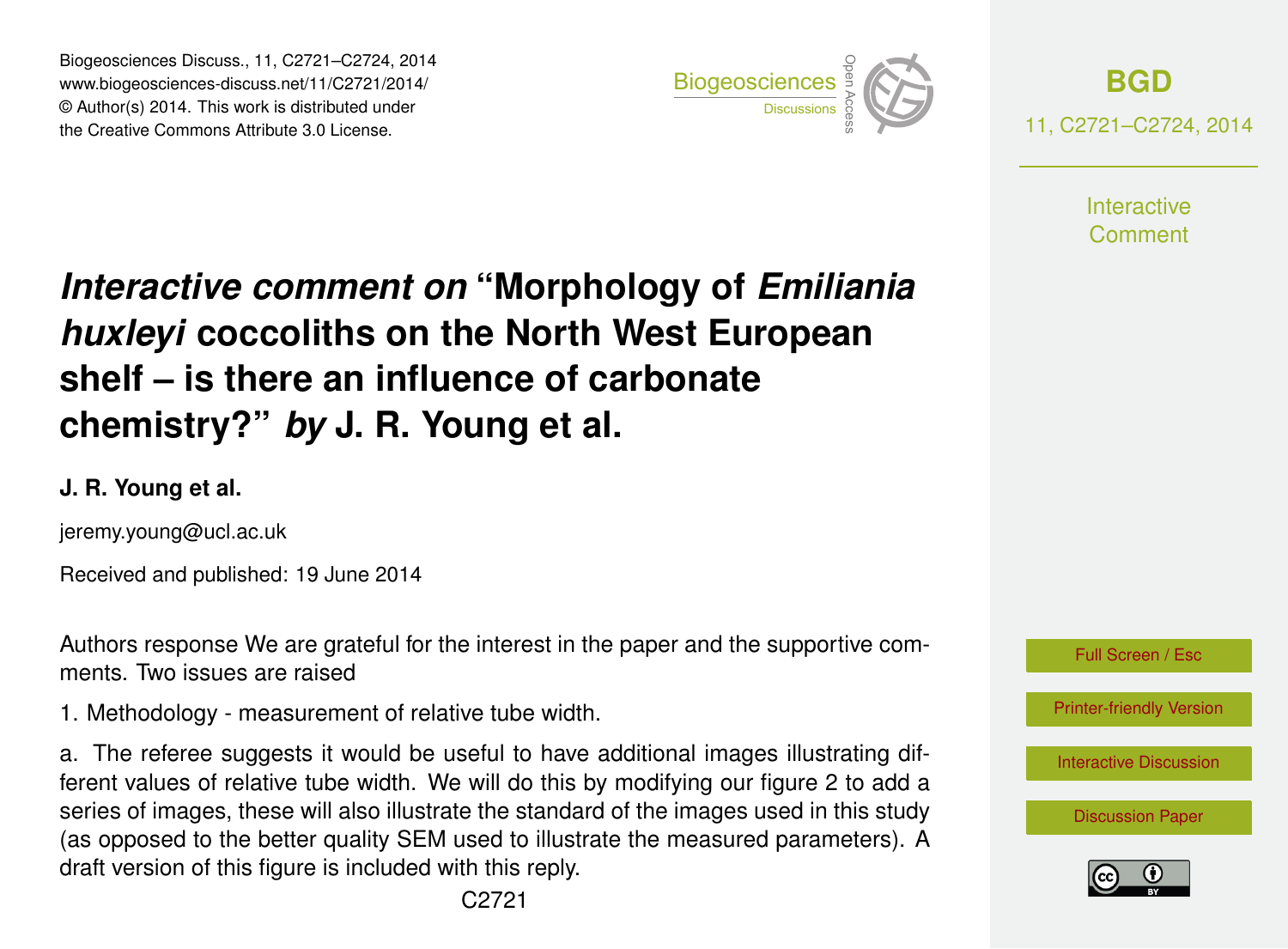b. The referee asked how relative tube width relates to coccolith weight. The prime determinant of coccolith weight is coccolith size, if shape does not change with size then weight will be proportional to size cubed - or  $m = 0$ . ks . If 3 where m is mass, is the density of calcite, ks a factor dependent on the shape, and l a characteristic dimension for the shape, usually length (Young & Ziveri 2000). Coccoliths of a given relative tube width can vary greatly length and so in weight. Conversely, the shape factor will vary with relative tube width and we would predict that it would be roughly proportional to it, i.e. for coccoliths of a given length we would predict that coccolith weight was approximately proportional to relative tube width.

c. The referee also asked if we had measured ray width, since this is another aspect of coccolith shape which varies. The number of rays in E. huxleyi coccoliths is size dependent (in fact the number of rays is very close to 10 x the length of the coccolith in microns), as a resut the spacing of the rays is independent of coccolith size and variation in ray width does indicate variation in degree of calcification. We did investigate this, developing a routine to automatically measure average ray width. Ray width varied from 0.08 to 0.14 $\mu$ m and showed a moderate (r= 0.41, 1400 measurements) but significant (>0.99) correlation with relative tube thickness. However, these measurements were at the limit of the resolution of our images so had high errors and we preferred to concentrate on the more robust tube-width data.

2. Variation between neritic and oceanic samples The referee noted our statement that: "The neritic populations tend to be larger (Fig. 9a) and to show a decrease in calcification with size in contrast to the oceanic populations which tend to be smaller and show an increase in degree of calcification with size." They asked for more discussion of this. The most significant implication of this is that the largest coccoliths in each population are the most distinctive. This is represented in fig. 9c where means are calculated for the largest 25% of the population, and this plot shows the strongest separation of the samples of the different plots. Referee 2 also asked for clarification of this part of the ms., so we will reword the final text.

## **[BGD](http://www.biogeosciences-discuss.net)**

11, C2721–C2724, 2014

Interactive Comment



[Printer-friendly Version](http://www.biogeosciences-discuss.net/11/C2721/2014/bgd-11-C2721-2014-print.pdf)

[Interactive Discussion](http://www.biogeosciences-discuss.net/11/4531/2014/bgd-11-4531-2014-discussion.html)

[Discussion Paper](http://www.biogeosciences-discuss.net/11/4531/2014/bgd-11-4531-2014.pdf)

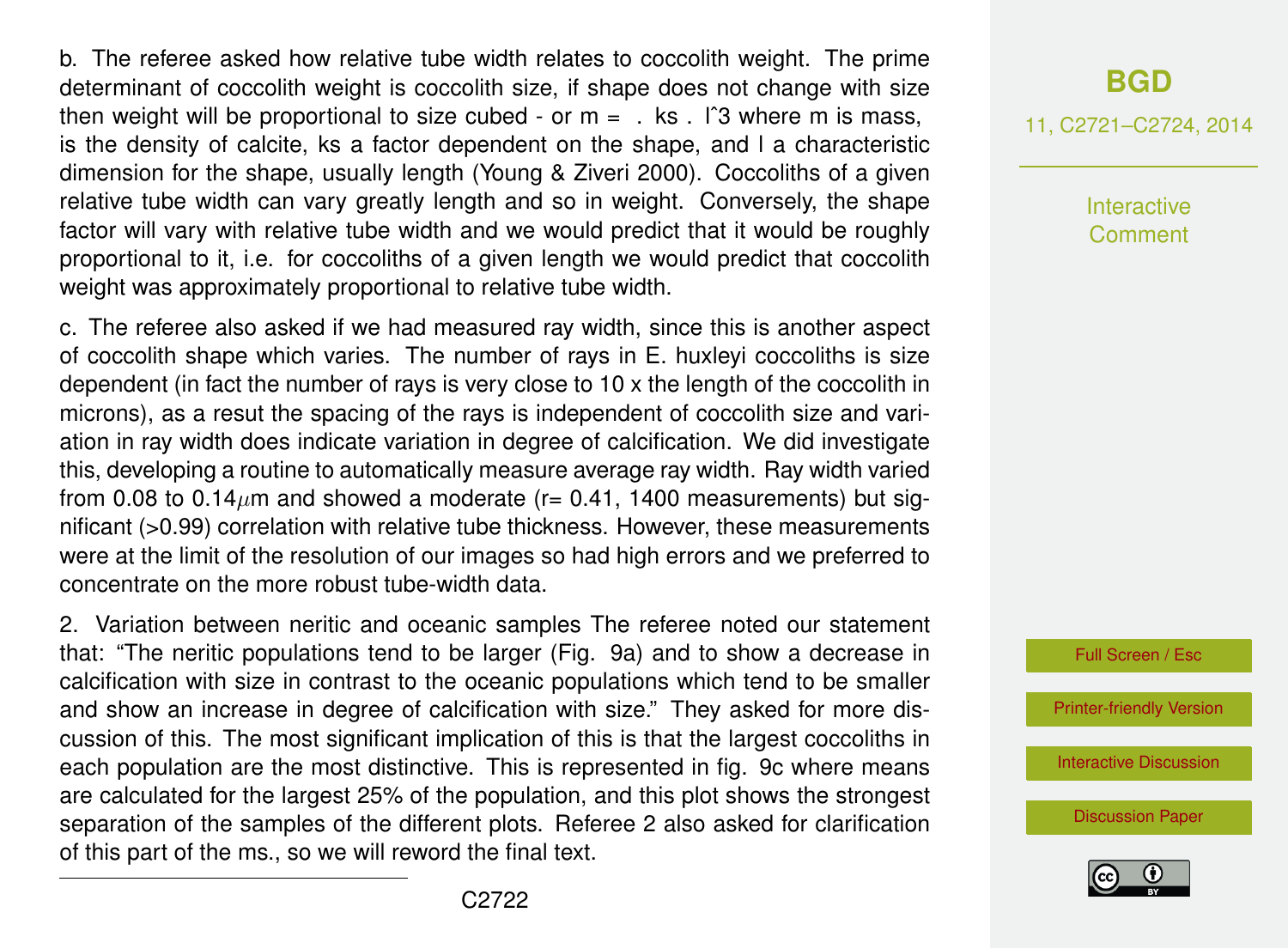#### Interactive comment on Biogeosciences Discuss., 11, 4531, 2014.

### **[BGD](http://www.biogeosciences-discuss.net)**

11, C2721–C2724, 2014

Interactive **Comment** 

Full Screen / Esc

[Printer-friendly Version](http://www.biogeosciences-discuss.net/11/C2721/2014/bgd-11-C2721-2014-print.pdf)

[Interactive Discussion](http://www.biogeosciences-discuss.net/11/4531/2014/bgd-11-4531-2014-discussion.html)

[Discussion Paper](http://www.biogeosciences-discuss.net/11/4531/2014/bgd-11-4531-2014.pdf)